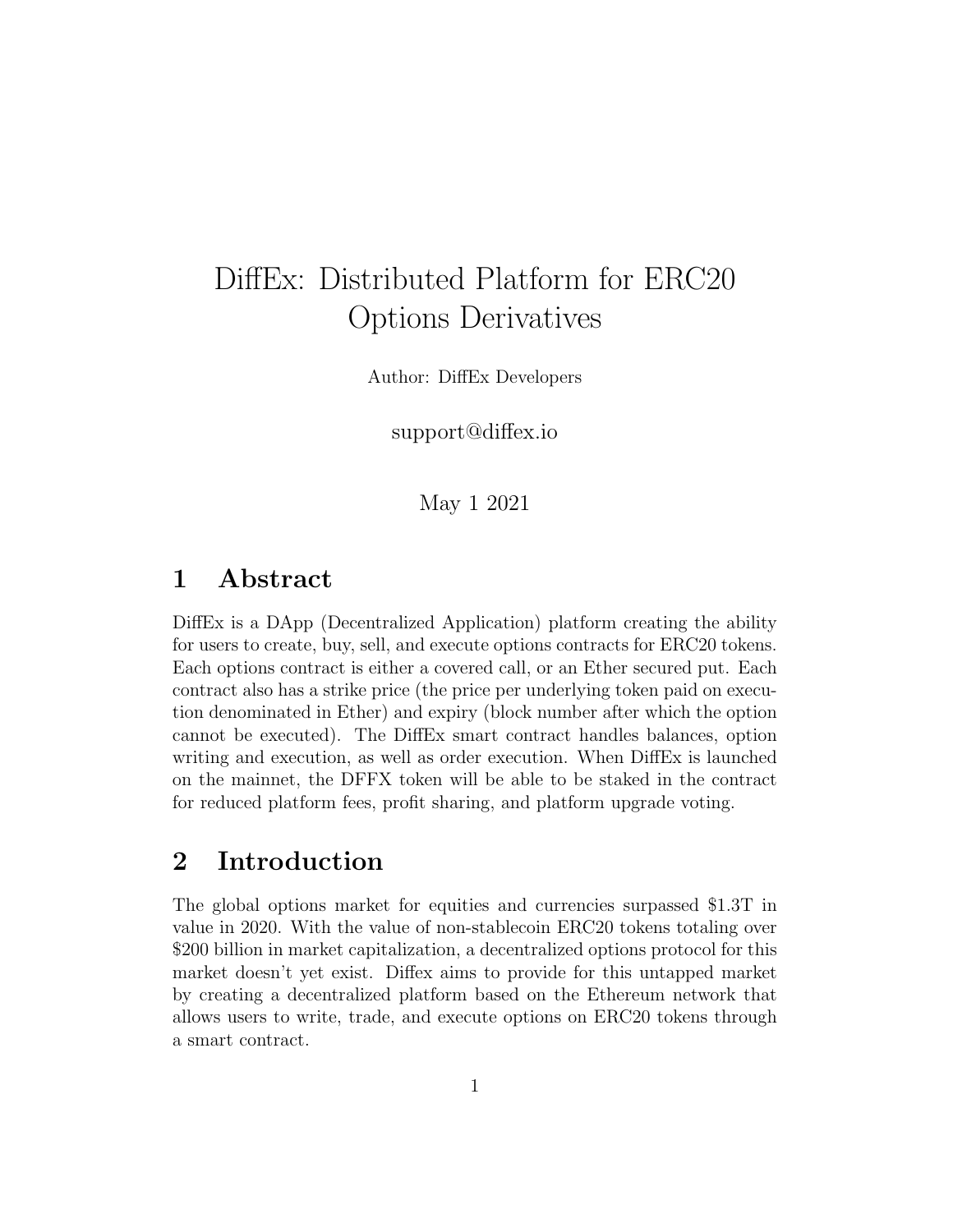A call option gives the holder the ability to buy 100 of the underlying ERC20 token from the option writer at the strike price. A put option gives the holder the ability to sell 100 of the underlying ERC20 token to the option writer at the strike price. To write a covered call, the writer must have 100 of the underlying ERC20 token, and for an Ether secured put the writer must have 100<sup>\*</sup> strike price Ether. After writing, the writer can sell these options on the DiffEx exchange to a buyer, who can then execute the option any time before the expiration block.

### 3 Benefits

Through DiffEx, ERC20 traders will now be able to

- Capitalize on underlying price movements of the ERC20.
- Reduce risk exposure to USD token valuations.
- Hedge long and short positions on ERC20 tokens and ETH.
- Make calculated moves based on timing of ERC20 project developments.
- Increase leverage.
- Earn a yield on held ERC20 tokens and ETH.
- Earn on long and short-term price predictions.

# 4 DFFX Token

DiffEx's platform token, DFFX, can be staked in the DiffEx contract. Once their DFFX tokens are staked for 10,000 blocks ( 2 days), traders will have to pay a lower trading fee when trading on the DiffEx platform. Once their DFFX tokens have been staked for 100,000 blocks ( 15 days) users will be able to receive their profit sharing payouts. Every 100,000 blocks, all trading fees collected over that period are dispersed amongst all stakers, proportional to the number of DFFX tokens staked.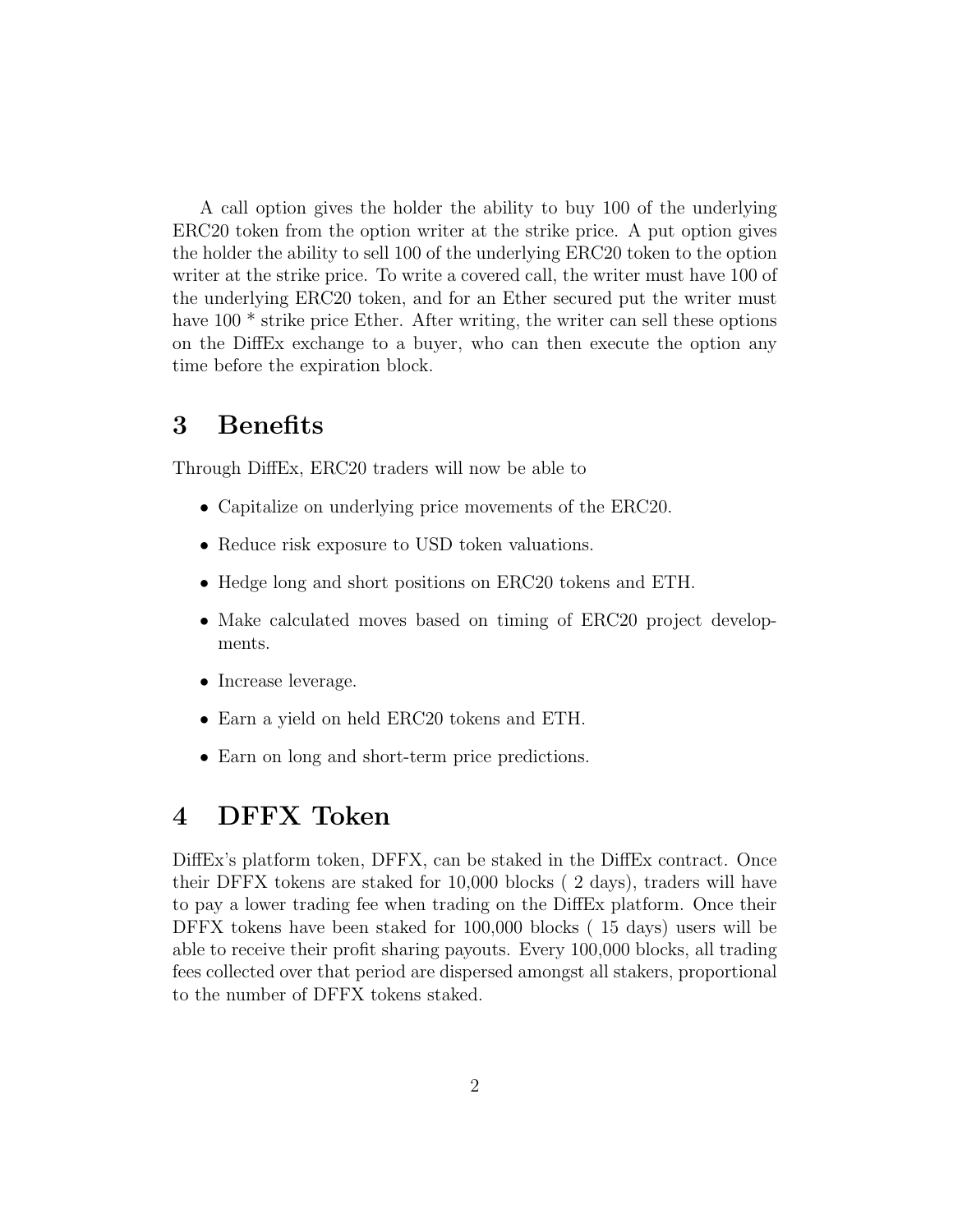| Estimated Fee Schedule |                   |                    |
|------------------------|-------------------|--------------------|
| DFFX Tokens Staked     | Trade Fee (Limit) | Trade Fee (Market) |
| $\overline{0}$         | 0.25%             | 0.75%              |
| 1,000                  | $0.20\%$          | 0.65%              |
| 5,000                  | 0.175%            | $0.60\%$           |
| 10,000                 | 0.15%             | $0.55\%$           |
| 25,000                 | 0.125%            | $0.50\%$           |
| 100,000                | $0.10\%$          | $0.40\%$           |
| 500,000                | 0.075%            | $0.30\%$           |

#### Tokenomics:

Total supply: 100,000,000 DFFX

Pre-ICO allocation: 20,000,000 DFFX

ICO allocation: 40,000,000 DFFX

Airdrops/Bounty allocation: 10,000,000 DFFX

Founders allocation: 30,000,000 DFFX (1 year lockup on 33%, 2 year lockup on 33%)

Value proposition: as DiffEx accumulates users, there will be more demand for DFFX from traders for lower fees, and existing stakers will see higher profit-sharing payouts as transaction fees increase.

### 5 DiffEx Dashboard

The Dashboard provides an easy to use interface through which traders can use the DiffEx platform. On the main screen, users are presented a sidebar with a selection screen for the token which is underlying the option they're looking for, as well as an option explorer, filled with all existing options for a token. Also on the left sidebar is the order area, where traders can buy and sell the currently selected option. Once an option is selected, its price chart will populate much of the screen. Right below the price chart is the depth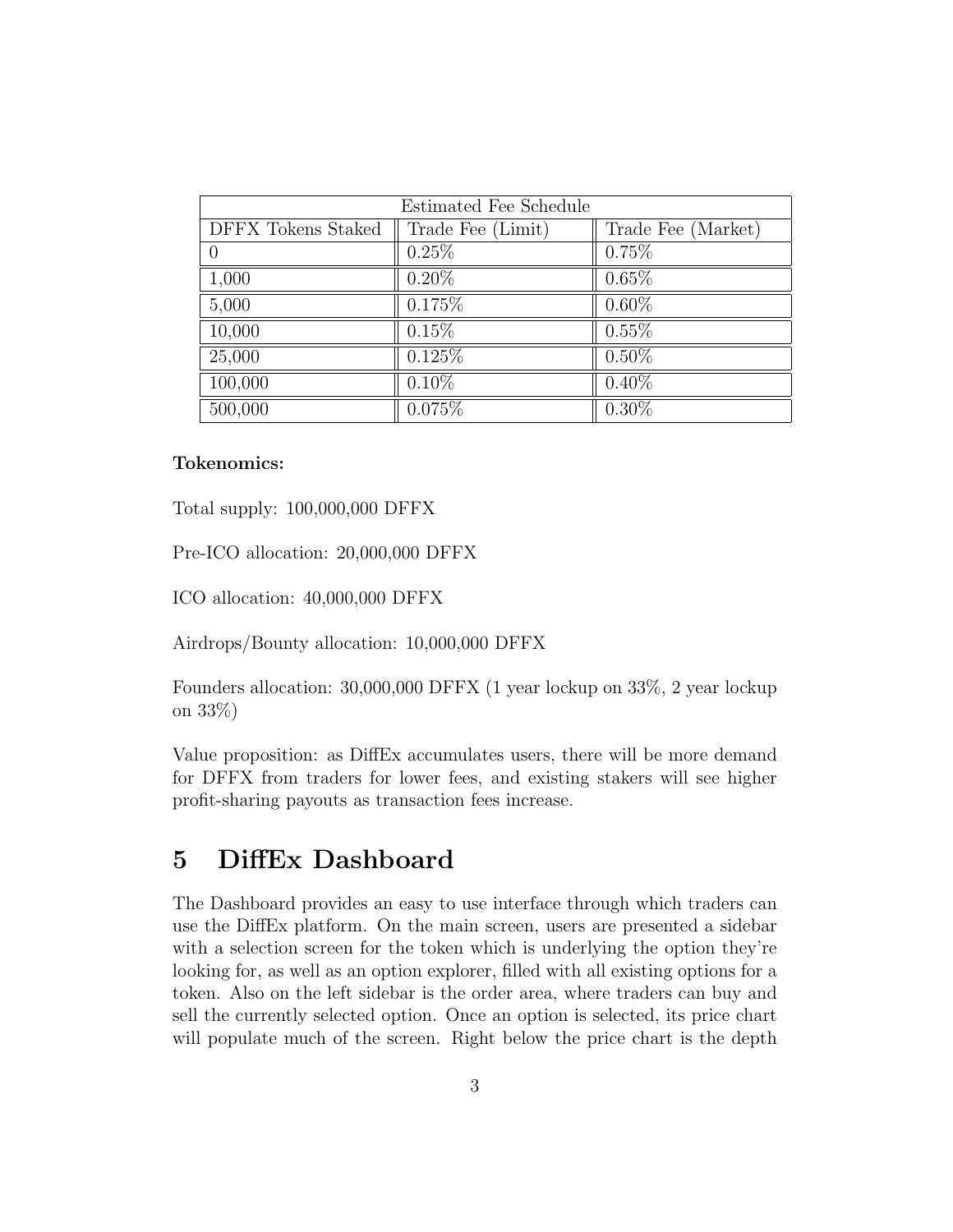chart, showing an option's current buy/sell orders. Additionally in this area is the market data section, showing almost everything a trader would need to know about that option. Below that, a trader's past and present orders for this specific option are shown, allowing them to keep tabs on their market activity. To the left of that section is the option interaction area, allowing traders who hold the option to execute them. Here, writers of options can also close their positions, to receive the underlying collateral they locked up when they wrote the options.

In the account menu, users can see all of their current and past orders, current balances of ERC20 tokens, ETH, and options, as well as the staking menu.



Beta version of DiffEx Dashboard.

### 6 Distributed Orderbooks

DiffEx limit orders are all signed using ECDSA before being sent to DiffEx orderbooks, thus making fraud/hacks mathematically impossible. However, if an orderbook were to have downtime, users may be unable to use that exchange. To accommodate for this, the mainnet version of the DiffEx platform will allow for unlimited numbers of external orderbook pools, and it will implement fee sharing with these external orderbooks. In doing this, decentralization is maintained as the order liquidity can be split amongst many orderbooks while still using a central smart contract, making switching between exchanges easy and efficient.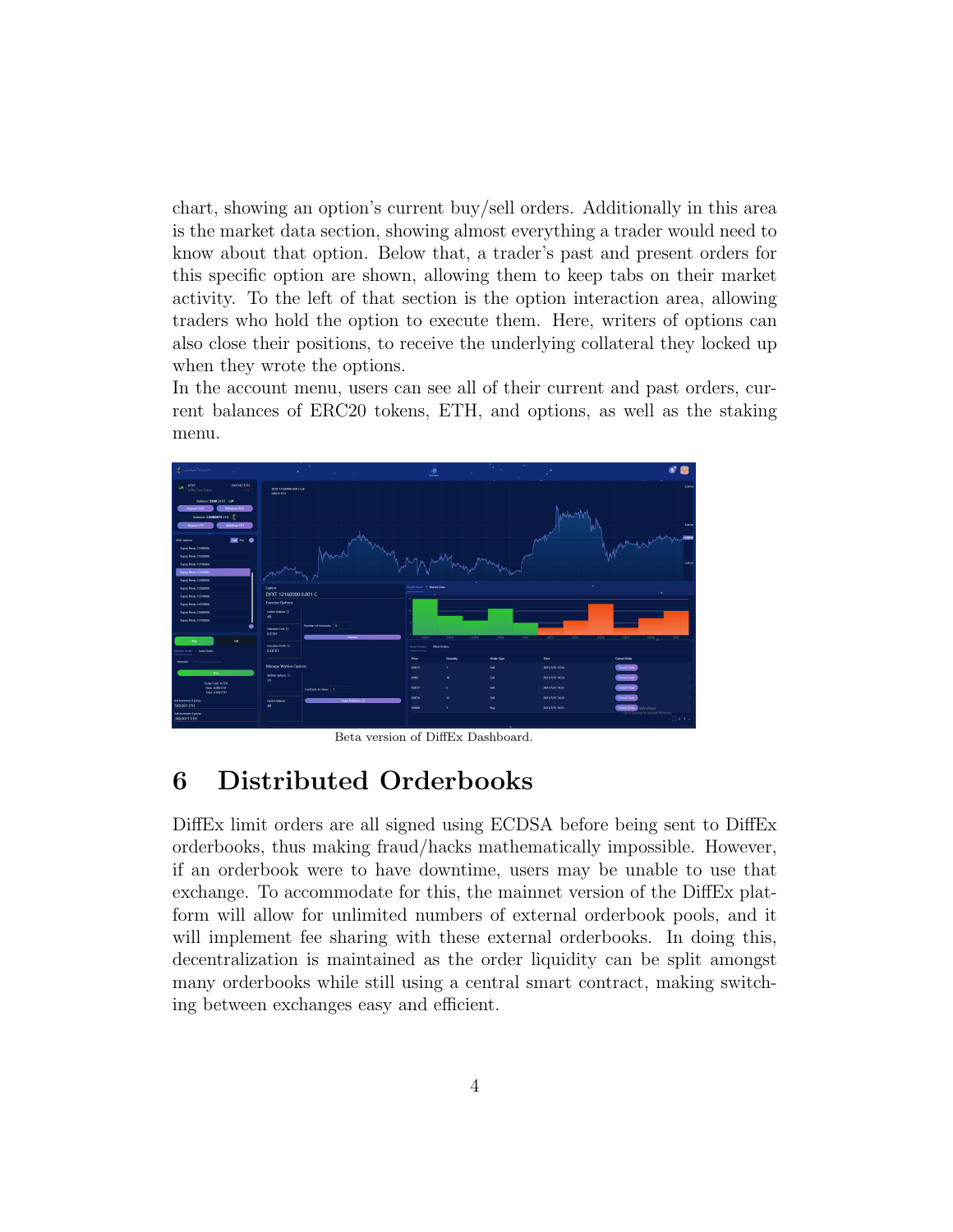### 7 Technical Overview

The way DiffEx's simple calls and puts operate by a trader locking up the collateral (100 of that option's ERC20 token type for calls, 100 \* strike price ETH for puts), and then being able to sell that option on a DiffEx exchange, collecting the premium. If the buyer of that option chooses to exercise the option, then the option writer is assigned and the collateral they locked up is executed at the predetermined strike price. If a put, writer receives 100 ERC20 tokens and if a call, the writer receives  $100 *$  that options strike price in ETH. If the writer wishes to close their options position before the expiry block and before being assigned, they are able to do so by re-buying the option and closing their position. A development goal of DiffEx is to add partially collateralized options, allowing traders to write options contracts without locking up nearly as much collateral.



How options contracts work on the DiffEx platform.

DiffEx's trading platform works by storing all trading logic and balances state in an Ethereum smart contract, along with decentralized off-chain orderbook pools for decreased trading costs and increased speed. When a user wishes to deposit or withdraw Ether or ERC20 tokens, write or execute an option, or execute a market order, they must call the smart contract. To post a limit order, a DiffEx orderbook must be given the order's hash, signed with